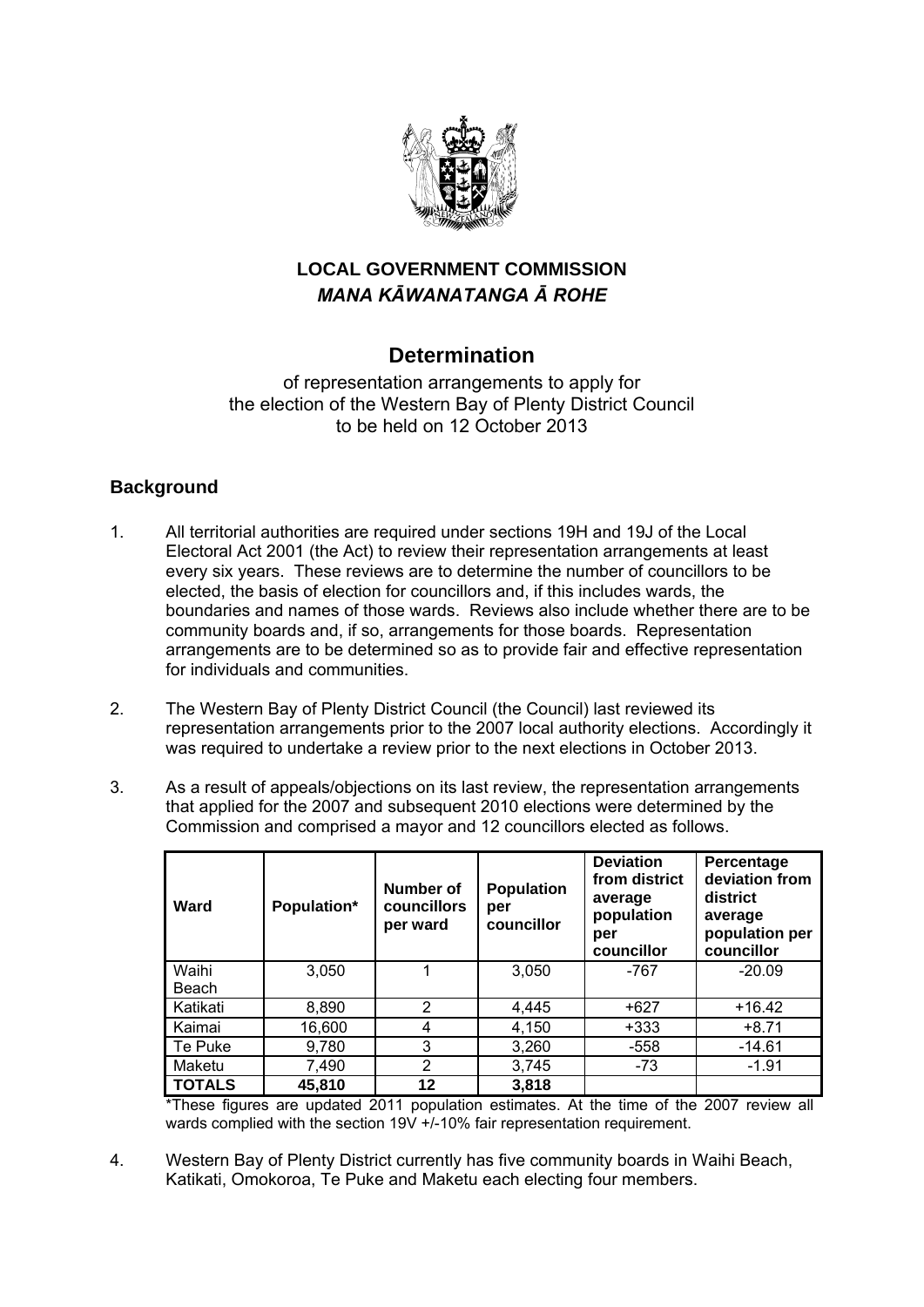- 5. The Council commenced its review of representation arrangements by conducting a series of workshops commencing in April 2011 covering representation strategies, principles and options. As a result of this process, 15 representation options were modeled with either three or five wards, along with options on community boards, the electoral system and possible establishment of Māori wards. Information on representation options was put on the Council's website and in local newspapers and responses from the public were invited.
- 6. On 21 June 2012 the Council, under sections 19H and 19J of the Act, resolved its initial proposed representation arrangements to apply for the 2013 elections. The proposal was to reduce the five wards to three by combining the Waihi Beach and Katikati Wards along with Matakana Island (to be called Western Ward) and by combining the Te Puke and Maketu Wards (to be called Eastern Ward) and to rename Kaimai Ward (excluding Matakana Island) as Central Ward. An amendment to the initial motion of the three wards being represented by eleven councillors was carried on a division of the Council (six votes to five) resulting in an initial proposal for eight councillors to be elected from the three wards. The proposed ward arrangements were as follows.

| Wards        | <b>Population</b> | Number of<br>councillors<br>per ward | <b>Population</b><br>per<br>councillor | <b>Deviation from</b><br>district<br>average<br>population per<br>councillor | % deviation<br>from district<br>average<br>population per<br>councillor |
|--------------|-------------------|--------------------------------------|----------------------------------------|------------------------------------------------------------------------------|-------------------------------------------------------------------------|
| Western      | 12,165            | 2                                    | 6,083                                  | $+357$                                                                       | $+6.23$                                                                 |
| Central      | 16,375            | 3                                    | 5,458                                  | $-268$                                                                       | $-4.68$                                                                 |
| Eastern      | 17,270            | 3                                    | 5,757                                  | $+31$                                                                        | $+0.54$                                                                 |
| <b>Total</b> | 45.810            | 8                                    | 5,726                                  |                                                                              |                                                                         |

- 7. The initial proposal was for the five existing community boards to be retained with no changes to boundaries and each comprising four elected members and two appointed members.
- 8. The Council notified its proposal on 23 June 2012 and a total of 100 submissions were received with the majority supporting status quo arrangements of five wards, twelve councillors and five community boards.
- 9. Following consideration of submissions, the Council on 6 September 2012 resolved (on a division of seven votes to three) to adopt its initial proposal as its final representation proposal subject to the number of councillors to be elected from the three wards being increased from eight to 11 resulting in the following arrangements.

| Wards        | <b>Population</b> | Number of<br><b>councillors</b><br>per ward | <b>Population</b><br>per<br>councillor | <b>Deviation from</b><br>district<br>average<br>population per<br>councillor | % deviation<br>from district<br>average<br>population per<br>councillor |
|--------------|-------------------|---------------------------------------------|----------------------------------------|------------------------------------------------------------------------------|-------------------------------------------------------------------------|
| Western      | 12,165            | 3                                           | 4,055                                  | $-110$                                                                       | $-2.64$                                                                 |
| Central      | 16,375            | 4                                           | 4,094                                  | $-71$                                                                        | $-1.70$                                                                 |
| Eastern      | 17,270            |                                             | 4,318                                  | $+153$                                                                       | $+3.67$                                                                 |
| <b>Total</b> | 45,810            | 11                                          | 4,165                                  |                                                                              |                                                                         |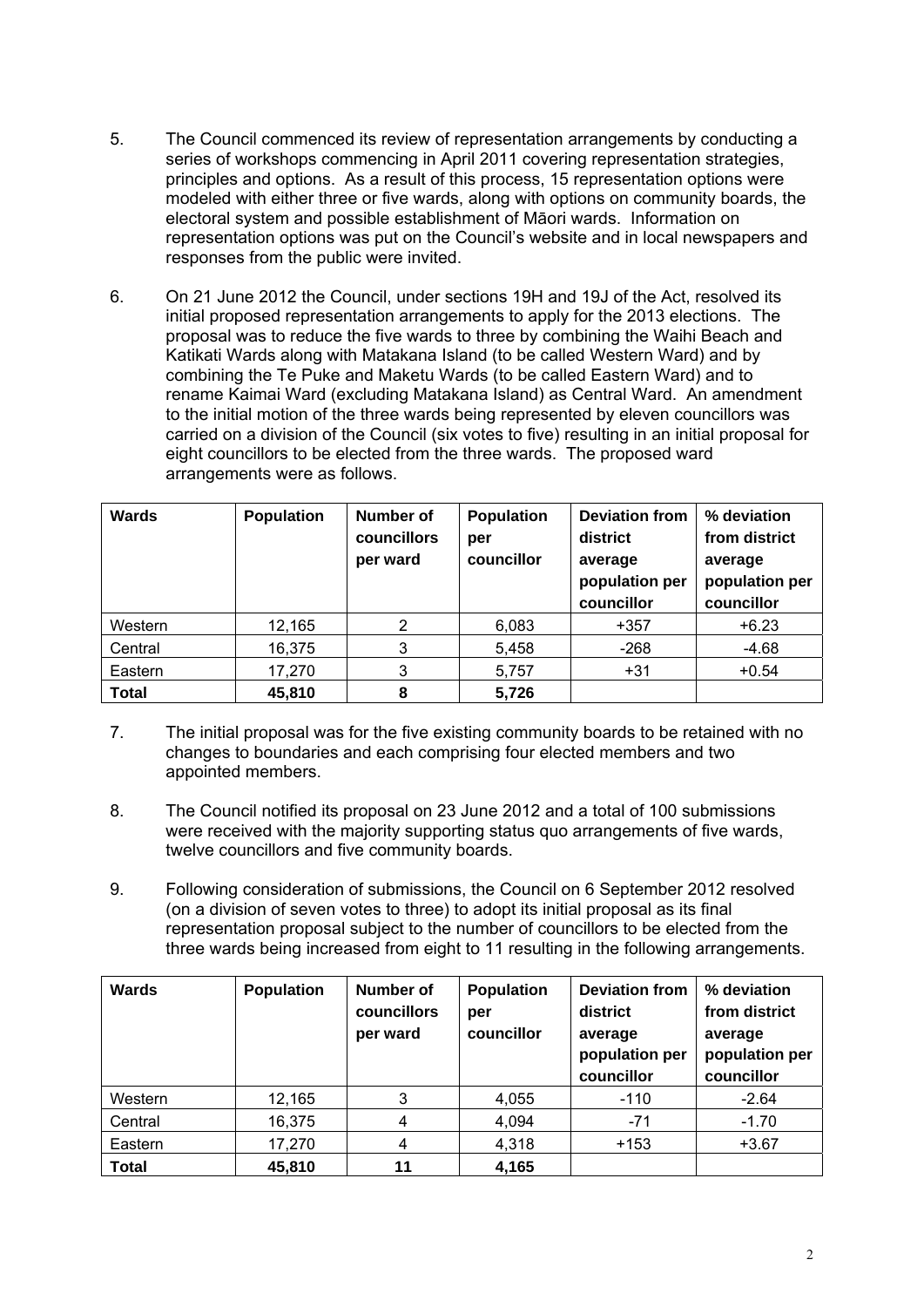10. The Council notified its final proposal on 8 September 2012 and a total of 97 appeals/ objections (including 77 form letters) against the Council's proposal were received by the deadline of 10 October 2012.

## **Hearing**

11. The Commission met with the Council and appellants/objectors at a hearing held in the Western Bay of Plenty District Council Chambers on 23 November 2012. The appellants/objectors who appeared at the hearing were Peter Hassell from the Waihi Beach Community Board; Murray Craig; Nigel Billings a policy adviser with Federated Farmers; Carol Poihipi Chair of the Maketu Community Board; Andrea Marsh; John Cook; Brian North and Brian Anderson. The Commission also invited the chairs of the other three community boards to speak at the hearing in order to provide the Commission with a balance of views on the Council's proposal. The Council was represented at the hearing by the Mayor Ross Paterson and Chief Executive Glenn Snelgrove.

### **Matters raised in appeals and at the hearing**

- 12. The Mayor and Council Chief Executive gave presentations outlining the background and context for the review and the Council's objectives throughout the process which included achieving an outcome that was fit to meet future challenges and opportunities, and that provided fair and effective representation while recognising natural communities of interest. The Council was unanimous that a ward-based system still best served the district's communities. It considered the three-ward model created a clear delineation of roles and responsibilities between councillors and community boards, and better supported the obligation of councillors to represent the interests of the district as a whole.
- 13. The Council acknowledged the fear held in the Maketu and Waihi Beach communities that they would lose their local councillor and gave careful consideration to this. It was noted that there were a number of examples of both councillor and community board members providing effective representation where they did not live in the ward or community concerned. The Council proposal was for two ward councillors to be appointed to the community boards which would provide more effective representation, for example, for the Waihi Beach Community Board. The three-ward model also aligned with the Council's infrastructure funding approaches such as the eastern, western and central water supply zones. The Council believed the five-ward model was untenable given the significant non-compliance with the fair representation requirement of the Act. The only other option was to shuffle meshblocks but the Council was reluctant to do this based on the reaction such moves caused at the time of the 2007 review. It also considered there were similarities between Te Puke and Maketu and between Katikati and Waihi Beach in terms of, for example, where children go to school, people do their shopping and commercial transactions, and where they play sport.
- 14. Sam Dunlop (Katikati Community Board), Glen Whitaker (Omokoroa Community Board) and Karyl Gunn (Te Puke Community Board) all spoke in favour of the Council proposal to reduce the wards from five to three while retaining the five community boards based on current boundaries. They outlined the positive role the community boards played in providing links between the Council and their local community and all said there was a good relationship between the Council and the boards including regular meetings with the Council Chief Executive.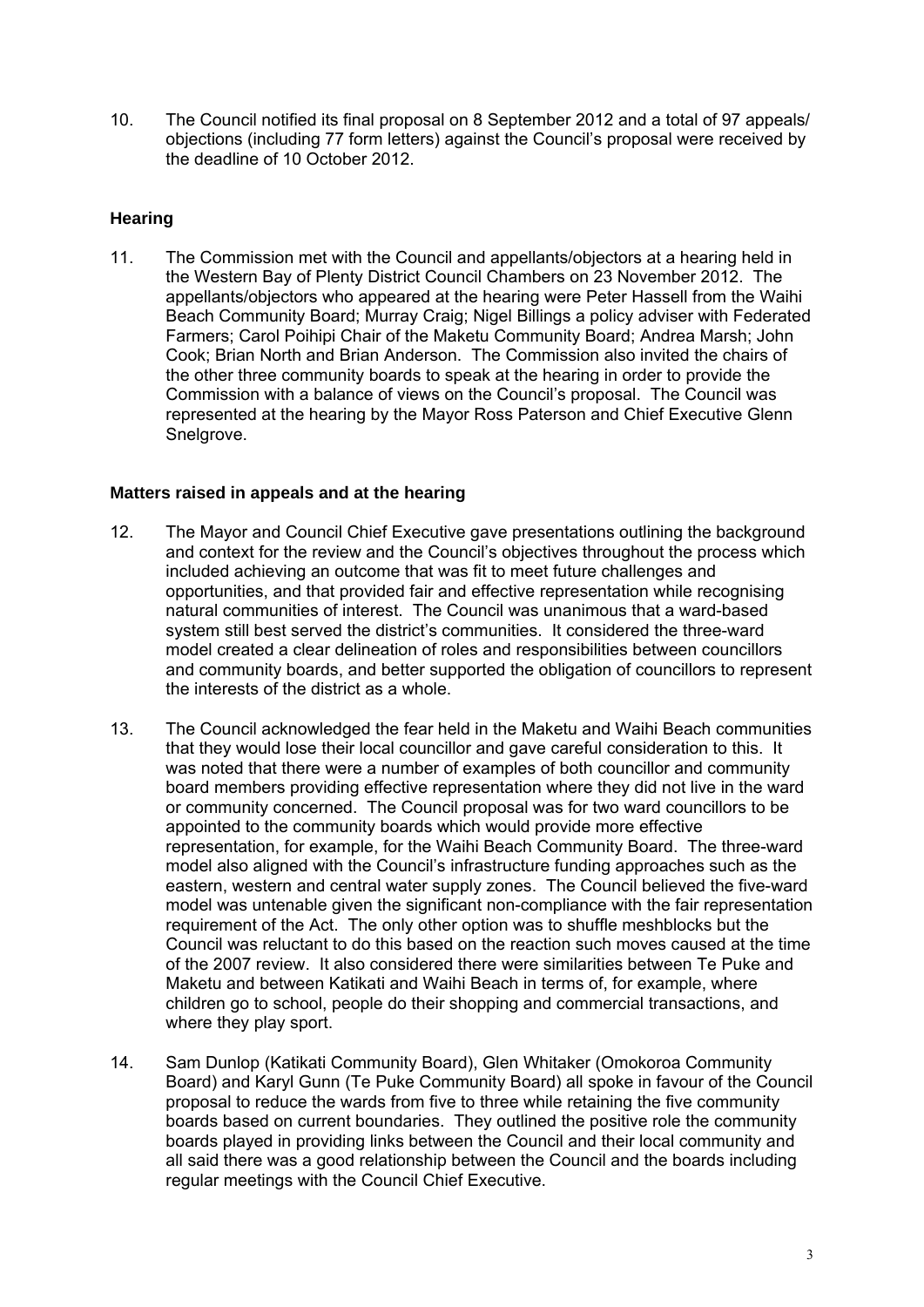- 15. The appellants/objectors were generally opposed to the three-ward model and sought retention of status quo representation arrangements being five wards and five community boards. A number specifically opposed the combining of either the Katikati and Waihi Beach Wards, or the combining of the Maketu and Te Puke Wards. One appellant was opposed to the retention of community boards. Particular points made at the hearing included:
	- Waihi Beach and Maketu have their own particular needs and priorities, and could not be assured of dedicated representation under the Council proposal
	- the resulting wards would be much bigger, greatly increasing the role of local councillors over significantly more diverse communities
	- fair and effective representation could be achieved by the transfer of selected meshblocks and this would affect less people
	- the Commission in previous decisions had acknowledged Waihi Beach was a distinct community of interest
	- the issue was less about where representatives lived but who they were accountable to
	- Waihi Beach and areas like Pukehina (in Maketu Ward) had high numbers of non-permanent residents and these people should be recognised for representation purposes also
	- changing lines on a map did not change where people got their services from
	- commonalities between areas was not the same as a community of interest
	- the status quo arrangements were working effectively and should be retained
	- there was a preference to retain 12 councillors although some appellants/ objectors said they could live with the reduction to 11
	- there were differences between rural Maketu and urban Te Puke
	- the effect of the new eastern arterial route would be significant with many Maketu residents in future bypassing Te Puke for shopping and other activities
	- Maketu has a strong and distinct community of interest including connections with Te Arawa canoe
	- the number of wards should not be based on the number of councillors to serve in those wards
	- it was not consistent to say the moving of meshblocks was an artificial justification for representation when this had been done before, for example to justify retaining three councillors for Te Puke, and a reduction to two for this ward should be considered
	- would there be different rating boundaries from ward boundaries in future.

### **Requirements for determination**

16. Statutory provisions relating to the determination of appeals and objections on territorial authority representation proposals are contained in sections 19R, 19H and 19J of the Act.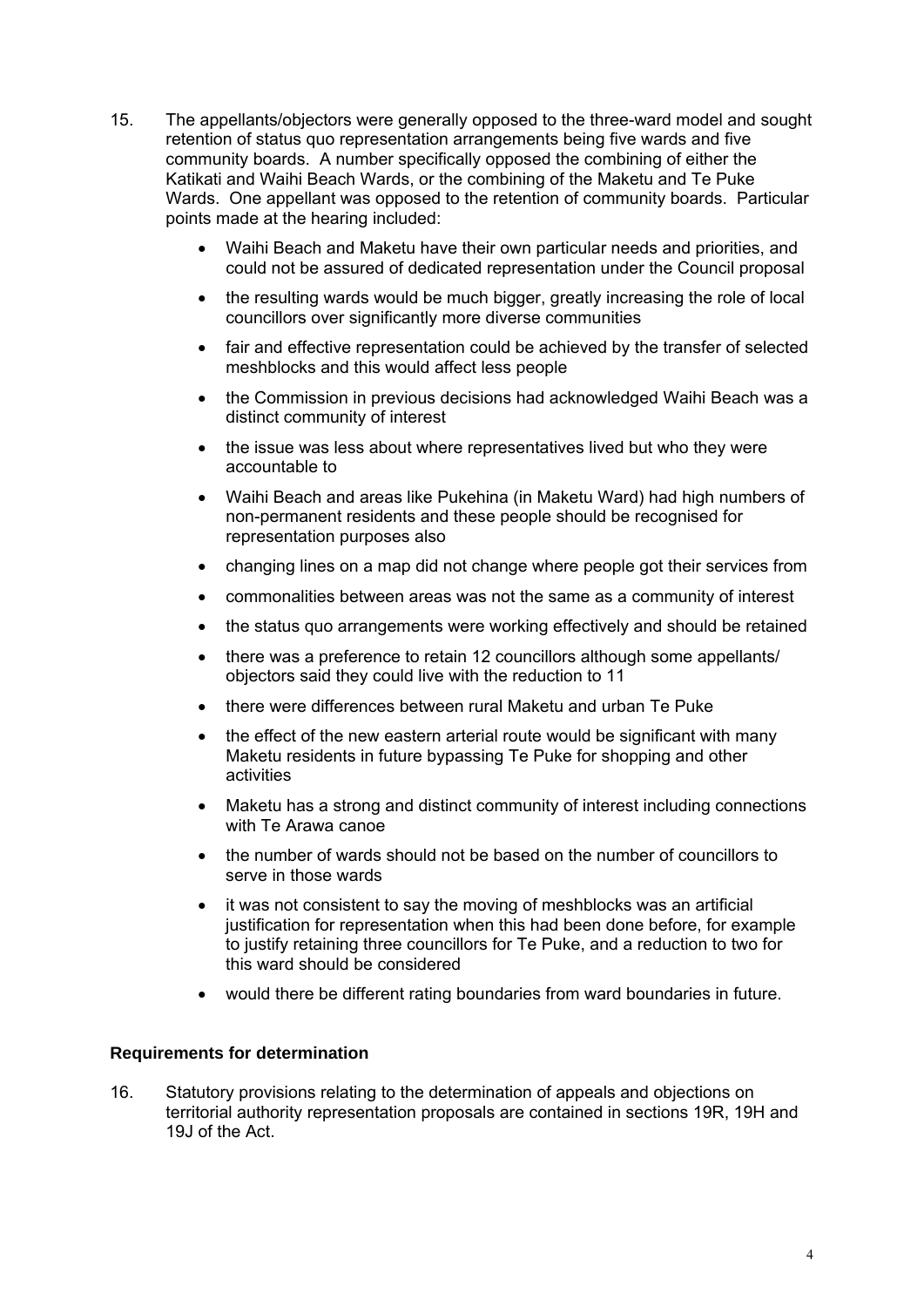## *19R. Commission to determine appeals and objections*

- *(1) The Commission must—* 
	- *(a) Consider the resolutions, submissions, appeals, objections, and information forwarded to it under section 19Q; and*
	- *(b) Subject to sections 19T and 19V in the case of a territorial authority, and to sections 19U and 19V in the case of a regional council, determine,—* 
		- *(i) In the case of a territorial authority that has made a resolution under section 19H, the matters specified in that section:*
		- *(ii) In the case of a regional council that has made a resolution under section 19I, the matters specified in that section:*
		- *(iii) In the case of a territorial authority that has made a resolution under section 19J, the matters specified in that section.*
- *(2) For the purposes of making a determination under subsection (1)(b), the Commission—* 
	- *(a) May make any enquiries that it considers appropriate; and*
	- *(b) May hold, but is not obliged to hold, meetings with the territorial authority or regional council or any persons who have lodged an appeal or objection and have indicated a desire to be heard by the Commission in relation to that appeal or objection*.
- *(3) The Commission must, before 11 April in the year of a triennial general election, complete the duties it is required to carry out under subsection (1).*
- *19H. Review of representation arrangements for elections of territorial authorities*
- *(1) A territorial authority must determine by resolution, and in accordance with this Part,—* 
	- *(a) Whether the members of the territorial authority (other than the mayor) are proposed to be elected—* 
		- *(i) By the electors of the district as a whole; or*
		- *(ii) By the electors of 2 or more wards; or*
		- *(iii) In some cases by the electors of the district as a whole and in the other cases by the electors of each ward of the district; and*
	- *(b) In any case to which paragraph (a)(i) applies, the proposed number of members to be elected by the electors of the district as a whole; and*
	- *(c) In any case to which paragraph (a)(iii) applies,—* 
		- *(i) The proposed number of members to be elected by the electors of the district as a whole; and*
		- *(ii) The proposed number of members to be elected by the wards of the district; and*
	- *(d) In any case to which paragraph (a)(ii) or paragraph (a)(iii) applies,—* 
		- *(i) The proposed name and the proposed boundaries of each ward; and*
		- *(ii) The number of members proposed to be elected by the electors of each ward.*
- *(2) The determination required by subsection (1) must be made by a territorial authority —* 
	- *(a) On the first occasion, either in 2003 or in 2006; and*
	- *(b) Subsequently, at least once in every period of 6 years after the first determination.*
- *(3) This section must be read in conjunction with section 19ZH and Schedule 1A.*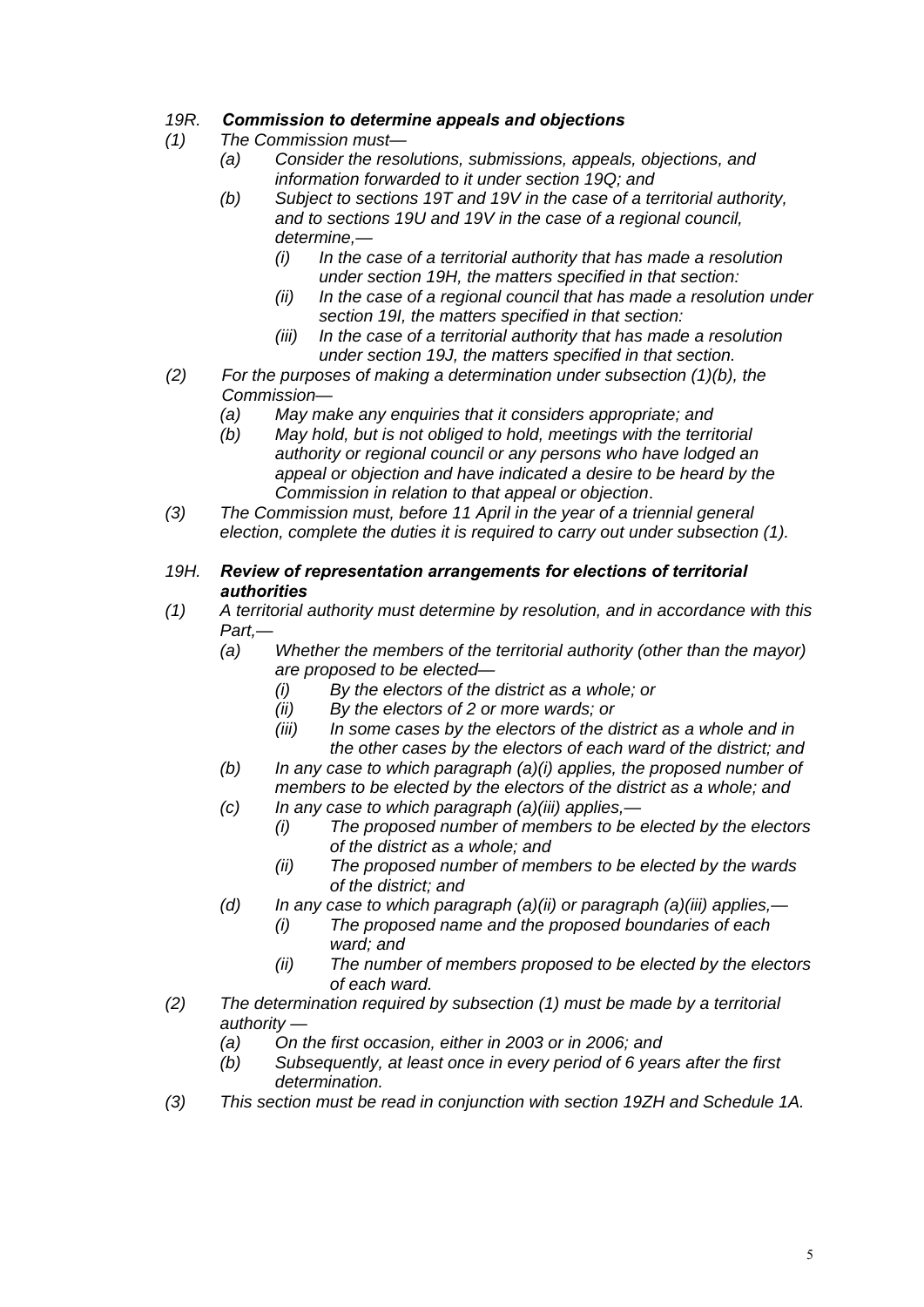## *19J. Review of community boards*

- *(1) A territorial authority must, on every occasion on which it passes a resolution under section 19H, determine by that resolution, and in accordance with this*  Part, not only the matters referred to in that section but also whether, in light of *the principle set out in section 4(1)(a) (which relates to fair and effective representation for individuals and communities) —* 
	- *(a) There should be communities and community boards; and*
	- *(b) If so resolved, the nature of any community and the structure of any community board.*
- *(2) The resolution referred to in subsection (1) must, in particular, determine—* 
	- *(a) Whether 1 or more communities should be constituted:* 
		- *(b) Whether any community should be abolished or united with another community:*
		- *(c) Whether the boundaries of a community should be altered:*
		- *(d) Whether a community should be subdivided for electoral purposes or whether it should continue to be subdivided for electoral purposes, as the case may require:*
		- *(e) Whether the boundaries of any subdivision should be altered:*
		- *(f) The number of members of any community board:*
		- *(g) The number of members of a community board who should be elected and the number of members of a community board who should be appointed:*
		- *(h) Whether the members of a community board who are proposed to be elected are to be elected—* 
			- *(i) By the electors of the community as a whole; or*
			- *(ii) By the electors of 2 or more subdivisions; or*
			- *(iii) If the community comprises 2 or more whole wards, by the electors of each ward:*
		- *(i) in any case to which paragraph (h)(ii) applies,* 
			- *(i) The proposed name and the proposed boundaries of each subdivision; and*
			- *(ii) The number of members proposed to be elected by the electors of each subdivision.*
- *(3) Nothing in this section limits the provisions of section 19F.*
- 17. Other statutory provisions the Commission is required to consider include those set out in sections 19A, 19C, 19F, 19G, 19T and 19V and these are addressed below.

### **Consideration by the Commission**

- 18. The steps in the process for achieving required fair and effective representation are not statutorily prescribed. As reflected in its *'Guidelines to assist local authorities in undertaking representation reviews'*, the Commission believes that the following steps in determining representation arrangements will achieve a robust outcome that is in accordance with the statutory criteria:
	- a) identify the district's communities of interest
	- b) determine the best means of providing effective representation of the identified communities of interest
	- c) determine fair representation for electors of the district.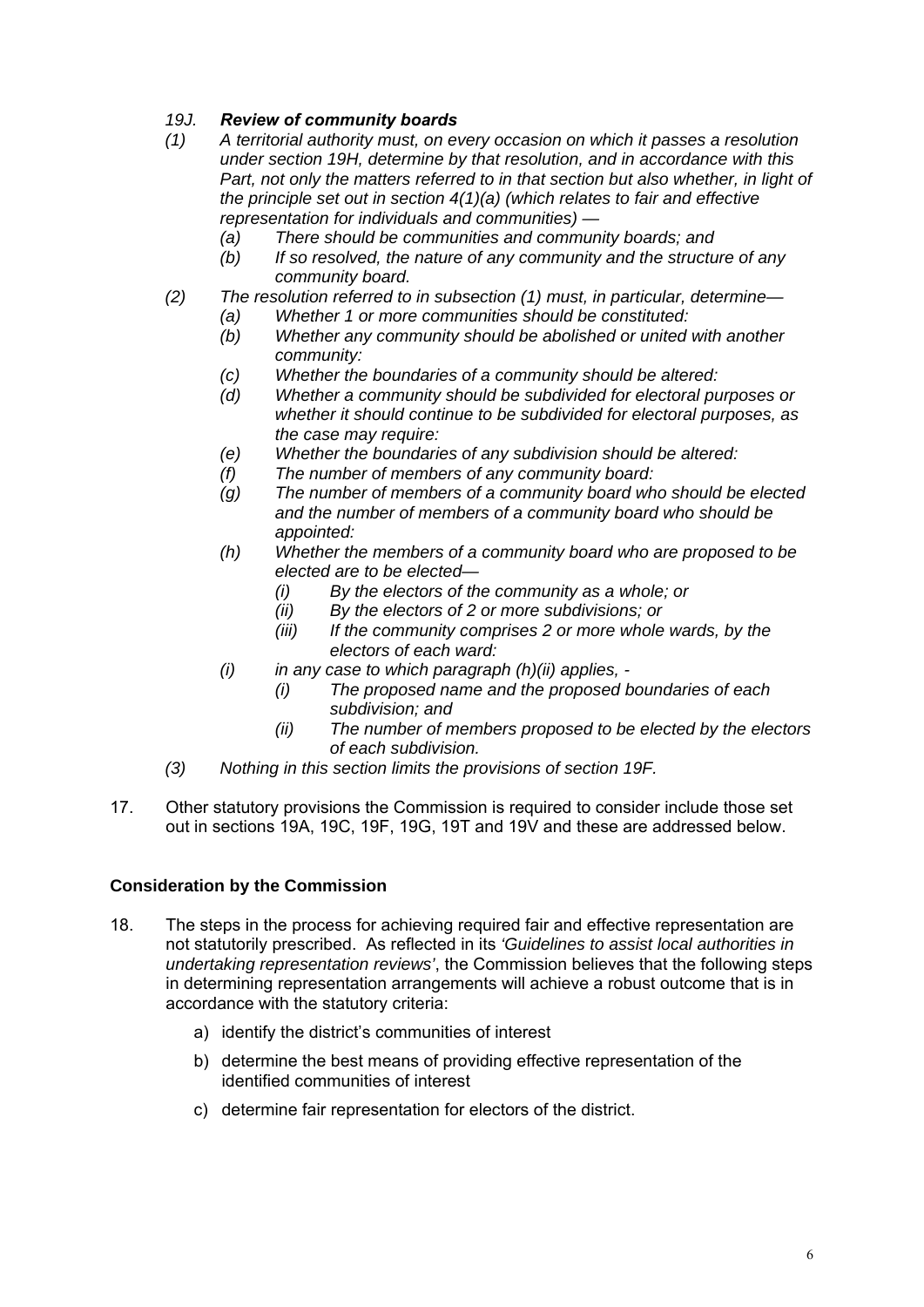#### *Communities of interest*

- 19. The Guidelines identify three dimensions for recognising communities of interest:
	- perceptual: a sense of belonging to an area or locality
	- functional: the ability to meet the community's requirements for services
	- political: the ability to represent the interests and reconcile conflicts of the community.
- 20. The Commission considers that the case for specific representation of distinct and recognisable communities of interest will need to reflect these dimensions.
- 21. From its constitution in 1989, five distinct communities of interest have been recognised in Western Bay of Plenty District: Waihi Beach, Katikati, Kaimai, Te Puke and Maketu each represented by its own ward.

#### *Effective representation of communities of interest*

- 22. Section 19T of the Act requires the Commission to ensure that:
	- the election of members of the council, in one of the ways specified in section 19H (i.e. at large, wards, or a combination of both) will provide effective representation of communities of interest within the district
	- ward boundaries coincide with the boundaries of the current statistical meshblock areas determined by Statistics New Zealand and used for parliamentary electoral purposes
	- so far as is practicable, ward boundaries coincide with community boundaries.
- 23. While not a prescribed statutory requirement, the Guidelines also suggest that local authorities consider the total number of members, or a range in the number of members, necessary to provide effective representation for the district as a whole. In other words, the total number of members should not be arrived at solely as the product of the number of members per ward.
- 24. Section 19A of the Act provides that a territorial authority shall consist of between 5 and 29 elected members (excluding the mayor). The Council has comprised 12 elected members (excluding the mayor) since its constitution in 1989.
- 25. The Council initially proposed to reduce the current number of members to eight though this was an amendment to the original motion and was passed by six votes to five. Following the receipt of submissions many of which opposed the reduction in the number of members, the Council amended its initial proposal for there to be a council comprising 11 elected members (excluding the mayor). While a number of appellants/objectors supported the retention of the current 12 elected members, some said they could live with a reduction to 11 but only one supported the reduction to eight members if community boards were to be retained. We believe the proposed 11 elected members is within an appropriate range for Western Bay of Plenty District.
- 26. The Guidelines state that decisions relating to the representation of communities of interest (the political dimension) will need to take account of the extent that distinct geographical communities of interest can be identified, i.e. a physical boundary is able to be defined below the district level for the community of interest. As noted above, from its constitution in 1989 Western Bay of Plenty District has been divided into the current five wards.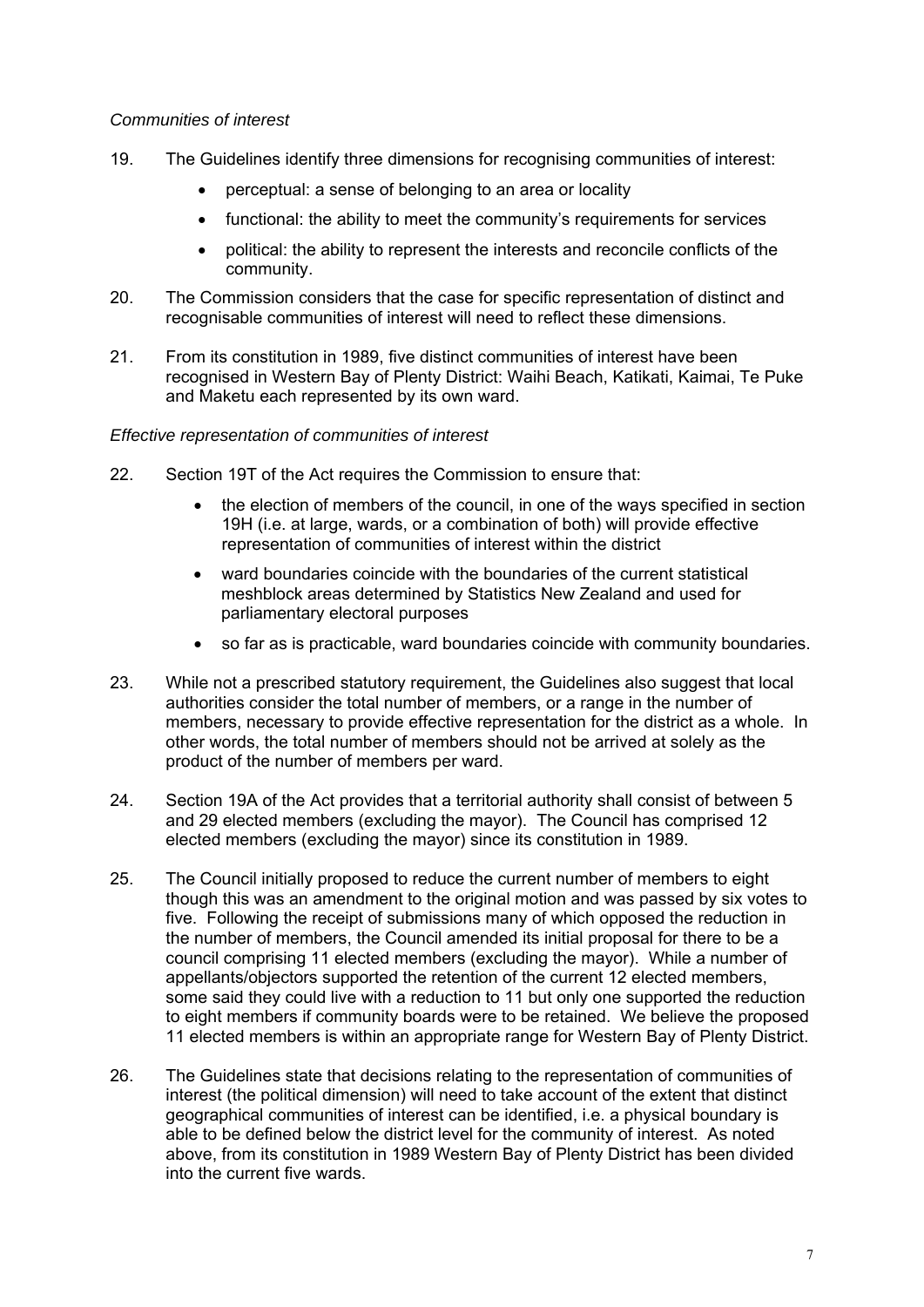- 27. We note that a three-ward model was suggested by some appellants in 2006 (a number of whom were councillors) based on perceived commonalities and interdependencies between the wards, such as schooling, particularly between Waihi Beach and Katikati, and between Te Puke and Maketu. It was also argued at the time that the Council was taking an 'eastern, central and western' approach with regard to, for example, water schemes and community safety. The then Commission, however, noted the distinct differences between communities, such as between Waihi Beach and Katikati and between Maketu and Te Puke, and decided to retain the fiveward model.
- 28. In the current review the Council considered a range of representation options covering both five- and three-ward models. It concluded that a three-ward model was preferable to the retention of the five-ward model as the latter would require the moving of meshblocks to ensure the fair representation requirement of section 19V of the Act was met. Prior to the hearing, we had the benefit of a flight over the district and viewed the areas that had been identified as options to be moved between wards in order to comply with the section 19V requirement. It appeared to us at the time that none of the proposed meshblock movements were likely to enhance effective representation of the communities concerned given particular geographical features such as the physical divide between the Katikati and Waihi Beach Wards.
- 29. We were interested at the hearing in the arguments of the appellants/objectors supporting meshblock movements in order to retain the five-ward model. We understand concerns that representation for Waihi Beach and Maketu may be threatened given their smaller populations compared to their ward partners i.e. Katikati and Te Puke respectively. However in the case of Maketu, this area would comprise over 40 percent of the combined population of the Council's proposed Eastern Ward and we believe this would result in representation for that area, given four representatives were proposed, if Maketu electors wanted to achieve this.
- 30. In the case of Waihi Beach, this area would comprise 25 percent of the population of the proposed Western Ward which was proposed to elect three representatives. While this is a smaller percentage, it is in the hands of electors to nominate suitable candidates for election and then to vote in sufficient numbers to achieve the representation they desire. As was pointed out several times at the hearing, there are councillors now who do not live in the area they are elected to represent and the calibre of the candidates is just as important as where they live. Also, we agree with the Council that community boards can complement the role of councillors in a particular ward in order to provide effective representation for communities of interest. We address this point further under community boards.
- 31. We believe it can undermine the distinctiveness of communities of interest like Waihi Beach to add on additional areas that can be seen to not naturally form part of the community that is seeking to preserve its distinctiveness. We believe this would be the case if areas of the current Katikati Ward were to be transferred to Waihi Beach Ward for the sake of achieving fair representation for electors. Waihi Beach clearly is a distinct community of interest with quite distinct boundaries and we think these should be preserved.
- 32. We consider this also to be the case to a large extent in respect of Maketu Ward. We noted the reaction of some to the moving of meshblocks from Te Puke Ward to Maketu Ward at the time of the last review. We believe the identity and distinctiveness of areas can in such cases be preserved better by joining certain areas together that are large enough to retain their identity, as opposed to regularly moving the boundaries of such areas to ensure fair representation. Again the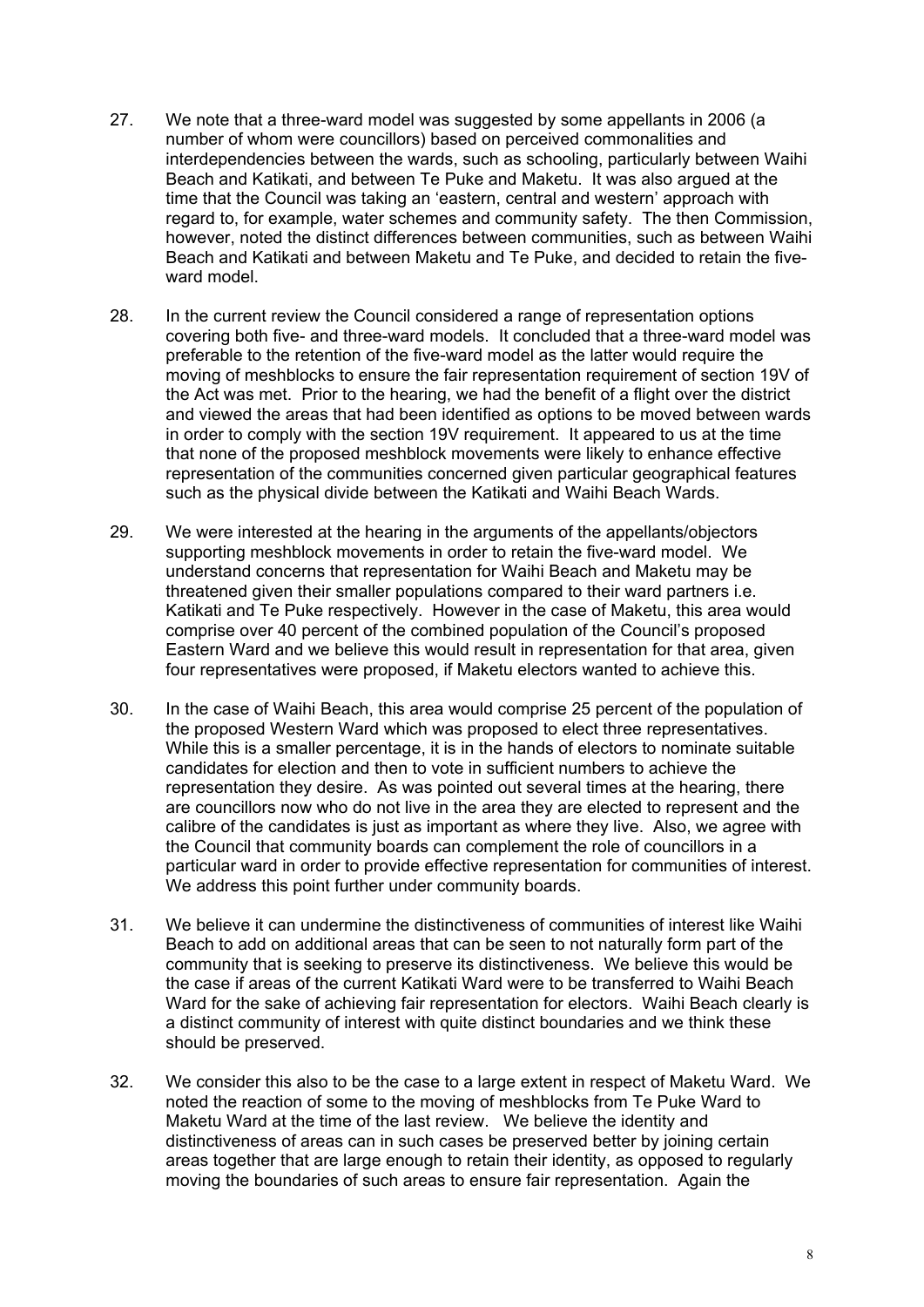establishment of community boards can assist the process of ensuring effective representation for distinctive communities of interest.

### *Fair representation for electors*

1

- 33. Section 19V of the Act requires that the electors of each ward receive fair representation having regard to the population of the district and of that ward. More specifically, section 19V(2) requires that the population of each ward divided by the number of members to be elected by that ward produces a figure no more than 10% greater or smaller than the population of the district divided by the total number of elected members (the '+/-10% fair representation rule').
- 34. Section 19V(3) does provide an exception to the fair representation requirement for territorial authorities. This is where effective representation of communities of interest within isolated communities is seen to require the definition of wards and the distribution of members amongst them in a way that does not comply with the '+/-10% rule'. We do not believe the isolation provision could be applied to any of the Western Bay of Plenty District wards.
- 35. The three wards in the Council's final proposal all comply with the '+/-10% rule'. This is in contrast to only two of the five wards complying under present arrangements. As noted, meshblocks would need to be moved for the remaining three wards to comply.
- 36. We do not believe that continuing to move meshblocks remains a sustainable option for Western Bay of Plenty District given present and projected population growth for the area.<sup>1</sup> We note the Council initially proposed moving five meshblocks from Kaimai Ward to Te Puke Ward in 2006 but following the receipt of submissions finally proposed moving just two meshblocks. However the Council then, in addition, proposed moving three meshblocks from Maketu Ward to Te Puke Ward. The then Commission, in endorsing the Council's proposal, noted that the resulting variation in population per member would be -9.48% in Te Puke Ward and +8.25% in Kaimai Ward and "this will mean that by the time of the next required representation review (2012) … the boundaries will almost certainly need alteration once more if the existing 5-ward structure remains".
- 37. As noted above, we believe that continual changes to ward boundaries are likely to undermine the sense of identity and distinctiveness of particular communities of interest comprising the wards. We agree with the Council that the three-ward model will better fit the future needs of Western Bay of Plenty District and also, in conjunction with community boards, facilitate achievement of effective representation. We also note the Council submitted that it does adopt a three-area (western, central and eastern) approach to planning and delivery of a number of its services.
- 38. For the above reasons we endorse the Council's proposal to reduce the current five wards to three by combining the Katikati and Waihi Beach Wards (and also moving Matakana Island to this ward from the current Kaimai Ward) and combining the Maketu and Te Puke Wards.
- 39. We quizzed both the Council and appellants about names for the three wards if we were to adopt this proposal, as we questioned the suitability of 'western', 'central' and 'eastern' for helping electors identify with their ward with a view, among other things,

<sup>&</sup>lt;sup>1</sup> The population of Western Bay of Plenty District was 38,229 at the time of the 2001 Census and this had increased to 42,075 at the 2006 Census (a 10.1% increase compared to 9.3% for the previous 5 years). Since then population estimates have shown steady annual increases to 43,870 in 2007; 44,230 in 2008; 44,760 in 2009; 45,390 in 2010; 45,810 in 2011.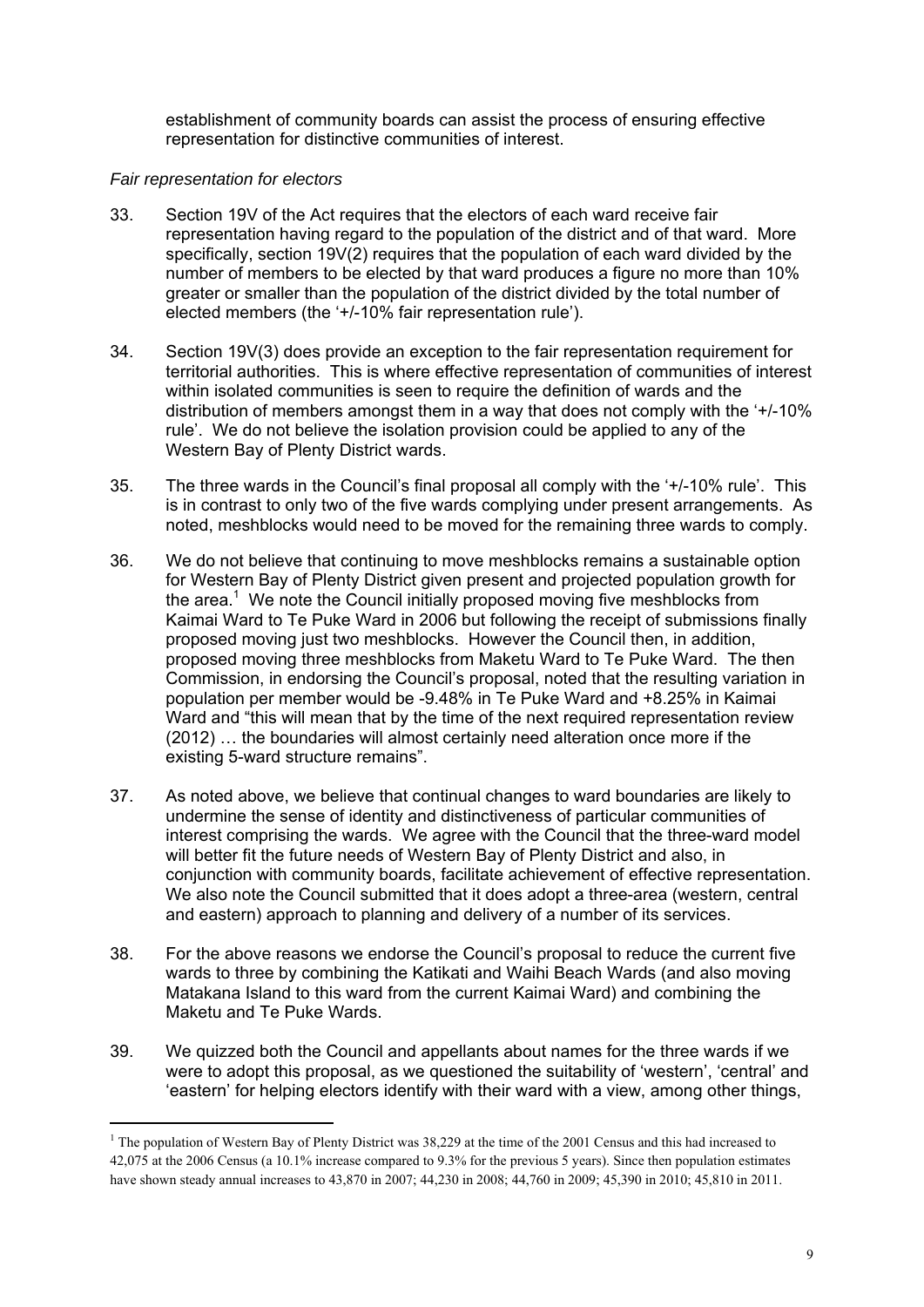to facilitating voter turnout. We believe names of 'Katikati-Waihi Beach', 'Kaimai' and 'Maketu-Te Puke' to be more appropriate for this purpose.

40. Our decisions on ward arrangements for Western Bay of Plenty District are summarised in the following table.

| Wards                | <b>Population</b> | Number of<br>councillors<br>per ward | Population<br>per<br>councillor | <b>Deviation from</b><br>district<br>average<br>population per<br>councillor | % deviation<br>from district<br>average<br>population per<br>councillor |
|----------------------|-------------------|--------------------------------------|---------------------------------|------------------------------------------------------------------------------|-------------------------------------------------------------------------|
| Katikati-Waihi Beach | 12,165            | 3                                    | 4,055                           | $-110$                                                                       | $-2.64$                                                                 |
| Kaimai               | 16,375            | 4                                    | 4,094                           | $-71$                                                                        | $-1.70$                                                                 |
| Maketu-Te Puke       | 17,270            | 4                                    | 4,318                           | $+153$                                                                       | $+3.67$                                                                 |
| <b>Total</b>         | 45,810            | 11                                   | 4,165                           |                                                                              |                                                                         |

*Communities and community boards* 

- 41. Section 19J of the Act requires every territorial authority, as part of its review of representation arrangements, to determine whether there should be community boards in the district and, if so, the nature of those communities and the structure of the community boards. The territorial authority must make this determination in light of the principle in section 4 of the Act relating to fair and effective representation for individuals and communities. The particular matters the territorial authority must determine include the number of boards to be constituted, their names and boundaries, the number of elected and appointed members, and whether the boards are to be subdivided for electoral purposes. Section 19W sets out further criteria, as apply to local government reorganisation proposals, for determinations relating to community board reviews as considered appropriate in the circumstances.
- 42. There have been five community boards in Western Bay of Plenty District since its constitution in 1989. Three of these boards (Waihi Beach, Katikati and Te Puke) cover the entire ward while Omokoroa (in Kaimai Ward) and Maketu cover more urban areas of their respective wards.
- 43. The Council has considered extending the boundaries of those boards not covering the entire ward but has concluded at different times that the rural areas of the wards concerned are adequately represented by their ward councillors. In its final proposal the Council was not proposing any changes to the boards including their boundaries.
- 44. We note that one appellant sought the disestablishment of all community boards but the remaining appellants generally supported the status quo in relation to the boards. All the community board representatives who appeared at the hearing, including the two appealing against the Council proposal, spoke of the positive relationship between the boards and the Council as demonstrated by the regular meetings with the Council Chief Executive. The representatives described the important role they played in linking their communities with the Council. As noted above, we agree with the Council that the community boards can complement the representative role the councillors play with their focus on matters of concern to their local community.
- 45. We note that the Council has signaled its intention to comprehensively review community board effectiveness before the 2016 local authority elections. On this basis along with the positive relationship that currently exists and the widespread support for the boards, we agreed to endorse the Council proposal to retain the five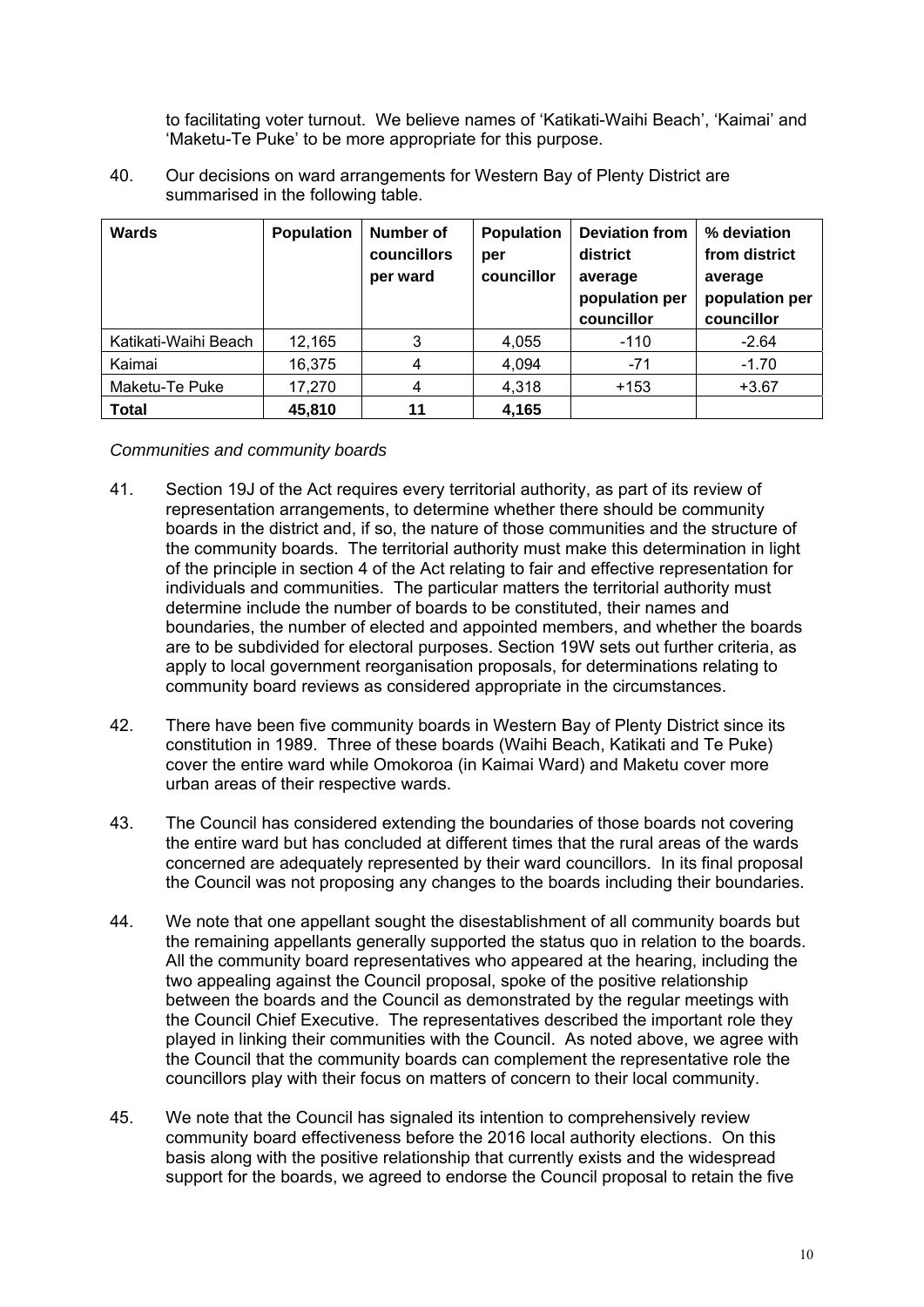community boards with their present boundaries. Each community board will comprise four elected members and two members appointed by the Council.

## **Commission's Determination**

- 46. Under section 19R of the Local Electoral Act 2001, the Commission determines that for the general election of the Western Bay of Plenty District Council to be held on 12 October 2013, the following representation arrangements will apply:
	- (1) Western Bay of Plenty District, as delineated on Plan LG-022-2013-W-1 deposited with the Local Government Commission, will be divided into three wards.
	- (2) Those three wards will be:
		- (a) Katikati-Waihi Beach Ward, comprising the area delineated on LGC Plan 022-2013-W-2 deposited with the Local Government Commission
		- (b) Kaimai Ward, comprising the area delineated on LGC Plan 022-2013- W-3 deposited with the Local Government Commission
		- (c) Maketu-Te Puke Ward, comprising the area delineated on Plan LG-022-2013-W-4 deposited with the Local Government Commission.
	- (3) The Council will comprise the mayor and 11 councillors elected as follows:
		- (a) 3 councillors elected by the electors of Katkati-Waihi Beach Ward
		- (b) 4 councillors elected by the electors of Kaimai Ward
		- (c) 4 councillors elected by the electors of Maketu-Te Puke Ward.
	- (4) There will be five communities as follows:
		- (a) Katikati Community, comprising the area delineated on SO Plan 58074 deposited with Land Information New Zealand
		- (b) Waihi Beach Community, comprising the area delineated on SO Plan 58078 deposited with Land Information New Zealand
		- (c) Omokoroa Community, comprising the area delineated on SO Plan 382062 deposited with Land Information New Zealand
		- (d) Maketu Community, comprising the area delineated on SO Plan 58102 deposited with Land Information New Zealand
		- (e) Te Puke Community, comprising the area delineated on SO Plan 58076 deposited with Land Information New Zealand.
	- (5) The membership of each community board will be as follows:
		- (a) Katikati Community Board will comprise four elected members and two members appointed to the community board by the Council
		- (b) Waihi Beach Community Board will comprise four elected members and two members appointed to the community board by the Council
		- (c) Omokoroa Community Board will comprise four elected members and two members appointed to the community board by the Council
		- (d) Maketu Community Board will comprise four elected members and two members appointed to the community board by the Council
		- (e) Te Puke Community Board will comprise four elected members and two members appointed to the community board by the Council.